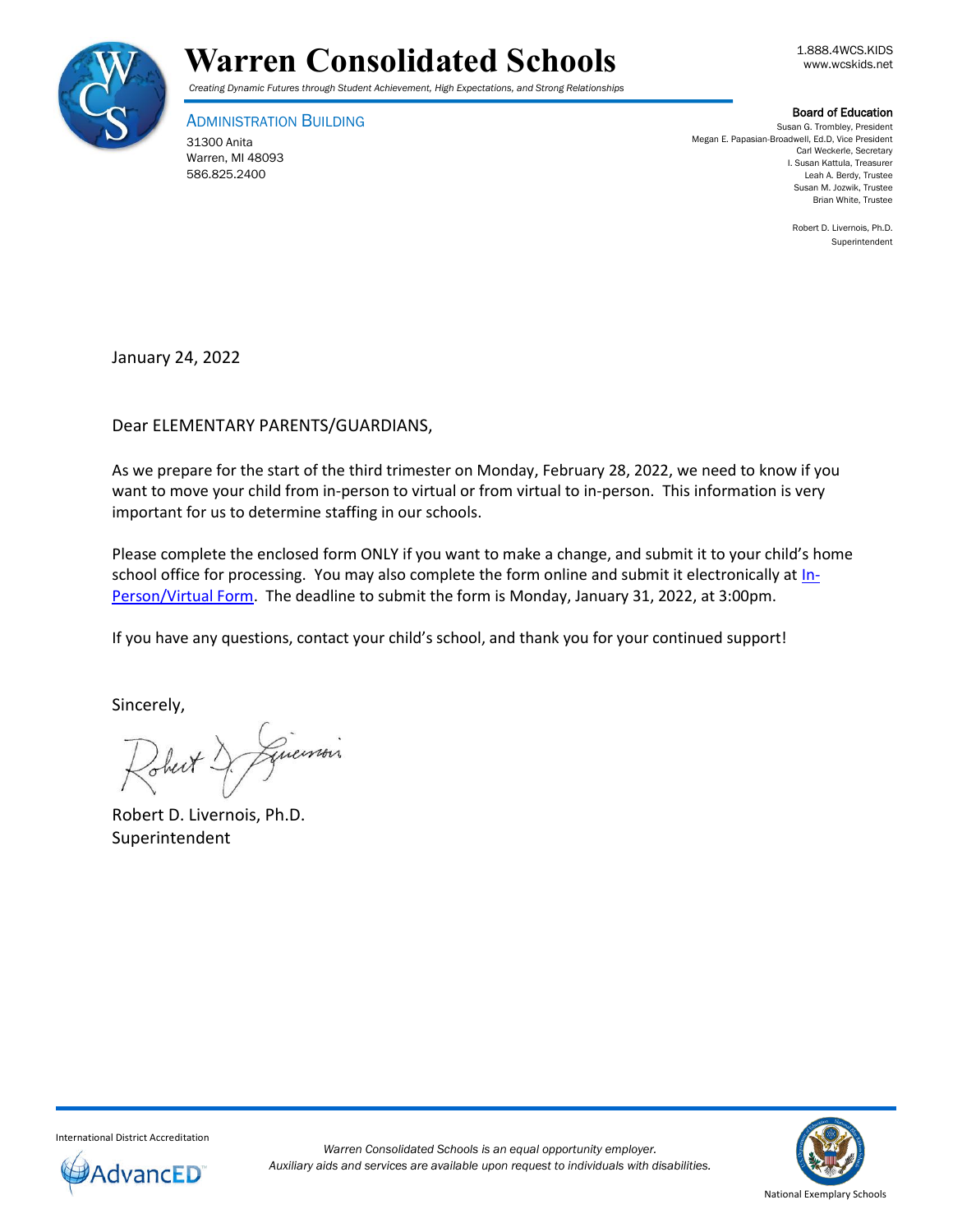24 يناير/كانون الثاني 2022

عزيزي الآباء الابتدائية / الأوصياء،

بينما نستعد لبدء الثلث الثالث من الحمل يوم الاثنين 28 فبراير 2022، نحتاج إلى معرفة ما إذا كنت ترغب في نقل طفلك من ..<br>شخص إلى افتراضي أو من افتراضي إلى شخصي. هذه المعلومات مهمة جدا بالنسبة لنا لتحديد التوظيف في مدارسنا.

يرجى ملء النموذج المرفق فقط إذا كنت ترغب في إجراء تغيير، وإرساله إلى مكتب المدرسة المنزلية لطفلك للمعالجة. يمكنك أيضا 31 يناير لتقديم النموذج هو االثن ني يئ . الموعد النها يض ا رت نموذج شخيص / اف يف ونيا نت وإرساله إلكرت رت ملء النموذج عرب اإلن الساعة 3:00 مساء. 2022 يف

إذا كان لديك أي أسئلة، اتصل بمدرسة طفلك، وشكرا عىل دعمك المستمر!

**اخالص**

**روبرت د. ليفرنوا، دكتوراه**

**المشرف**